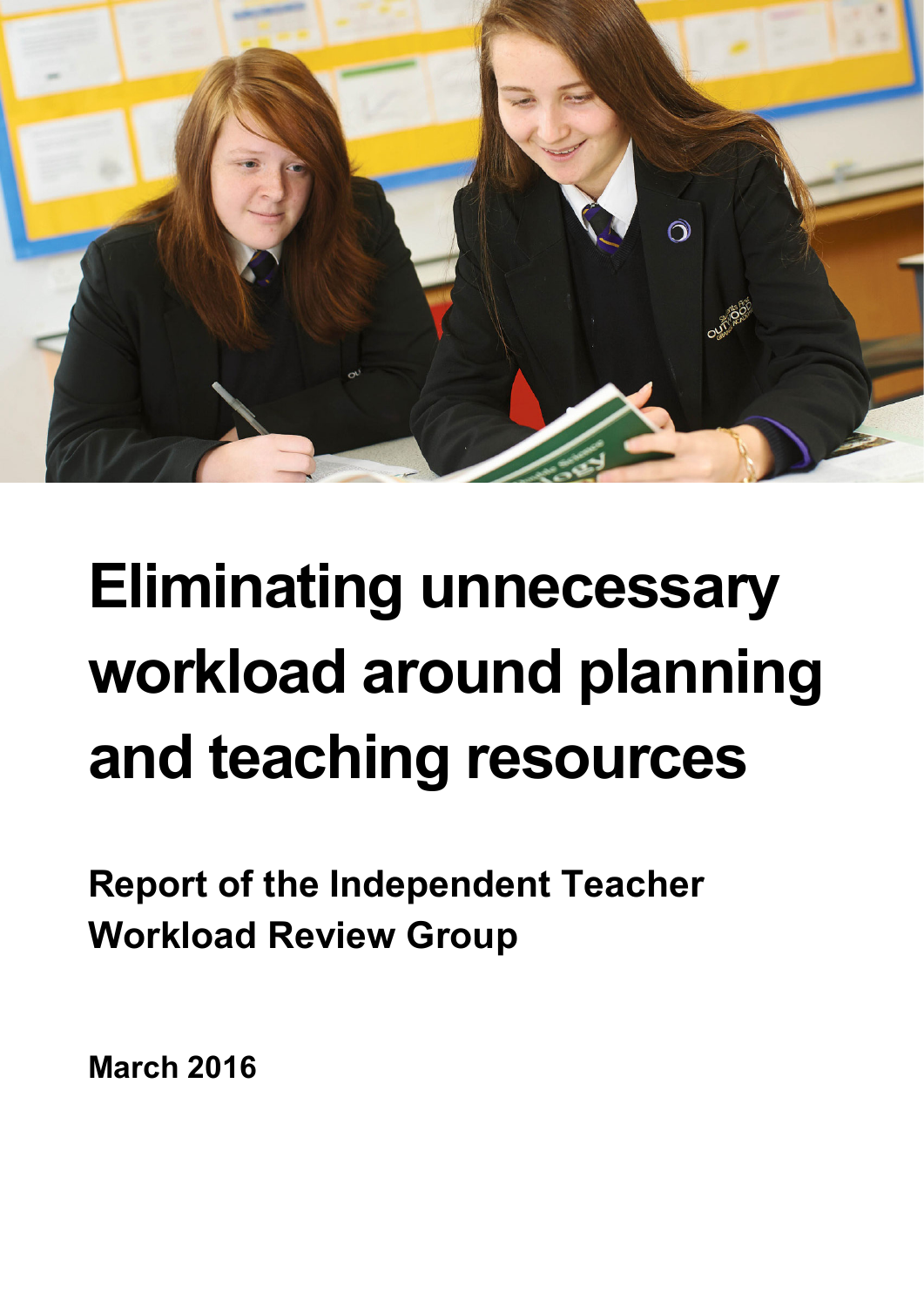# **Contents**

| Foreword from Chair, Kathryn Greenhalgh                                  | 3  |
|--------------------------------------------------------------------------|----|
| Eliminating unnecessary workload around planning, and teaching resources |    |
| Summary                                                                  | 5  |
| What is the problem?                                                     | 6  |
| Principles for planning                                                  | 6  |
| The Challenge                                                            | 10 |
| Recommendations                                                          | 11 |
| Acknowledgments                                                          | 13 |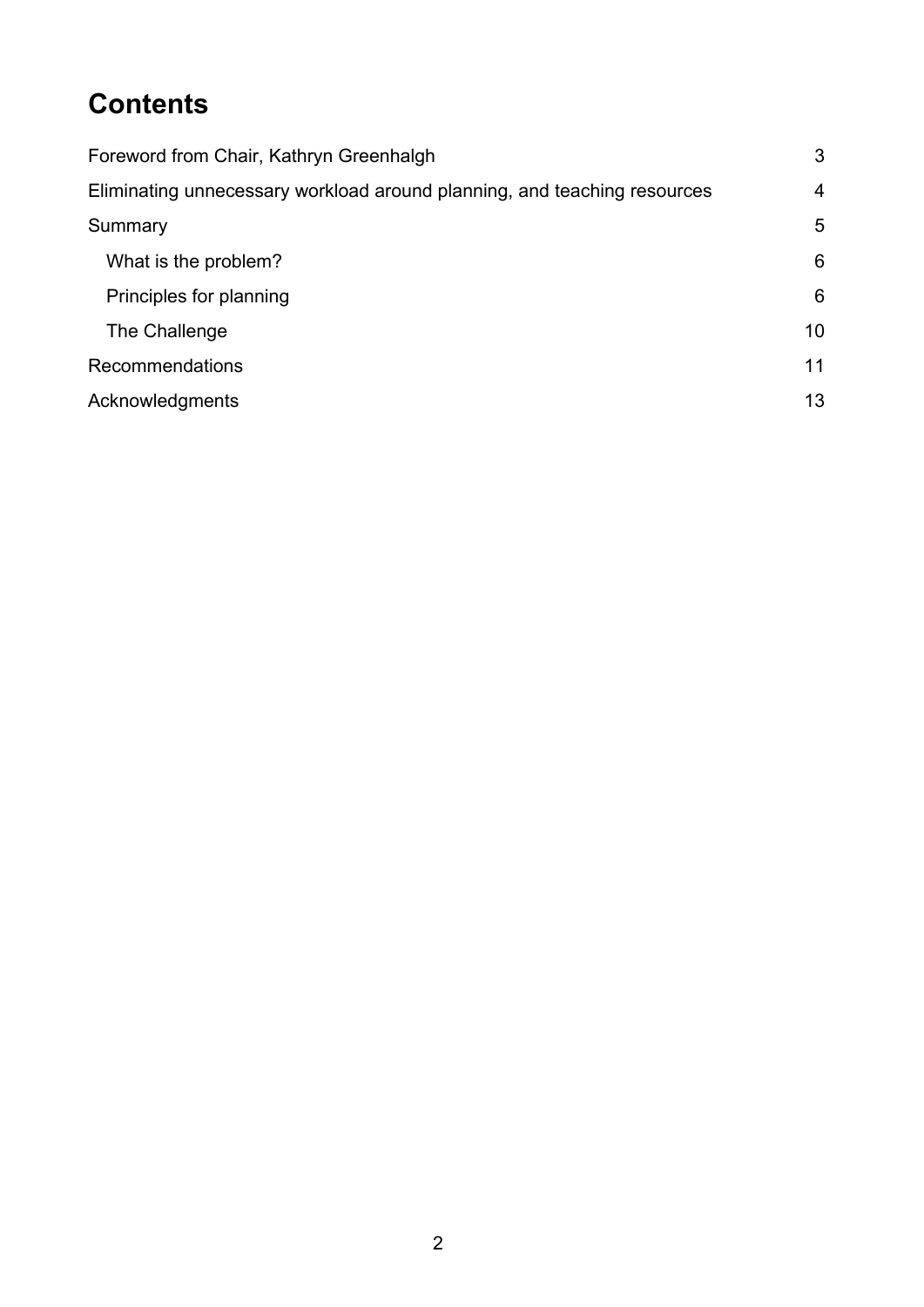# <span id="page-2-0"></span>**Foreword from Chair, Kathryn Greenhalgh**



Teachers are hugely committed professionals who work hard to put the needs of their pupils first. Their role is very rewarding but demanding and teachers want to spend their time on the things that will make the biggest difference to pupils' learning and progress. This is why the Workload Challenge was so important to me and the colleagues who made up the Planning and Resources Review Group.

It was a privilege to Chair this group and I was overwhelmingly

impressed with the commitment and expertise from the members of the group. They are all passionate about education and stopping bureaucracy from standing in the way of progress.

We shared ideas, sought out the best practice in the profession, and looked at evidence to inform our recommendations. We considered planning for lessons and the great 'lesson plans v lesson planning' debate. We looked at lessons being viewed as a singular entity against themes or sequences of lessons. We heard from schools which created collaborative time for their teachers to plan together. We looked at schools which regularly use text books and teacher guides to support published schemes of work and other 'off the shelf' resources to investigate if these save time whilst maintaining quality of provision.

Current education policy is supporting far more autonomy and freedom, with schools being invited to lead the system. This gives leaders and teachers far more control over their curriculum and how they teach. It is an ideal time to consider collaborative work, both within schools and across partnerships. This demands a culture where teachers are prepared to share their best ideas and learn from one another.

I hope the reports and their recommendations resonate with the teaching profession and they will be used to give school leaders and teachers the confidence to make strategic decisions about what needs to stop and what needs to be done differently.

Teachers should not be spending their time on bureaucracy that does not add value. Teachers' time should be protected and used to make a difference.

**Kathryn Greenhalgh Senior Director of Mathematics, Outwood Grange Academies Trust**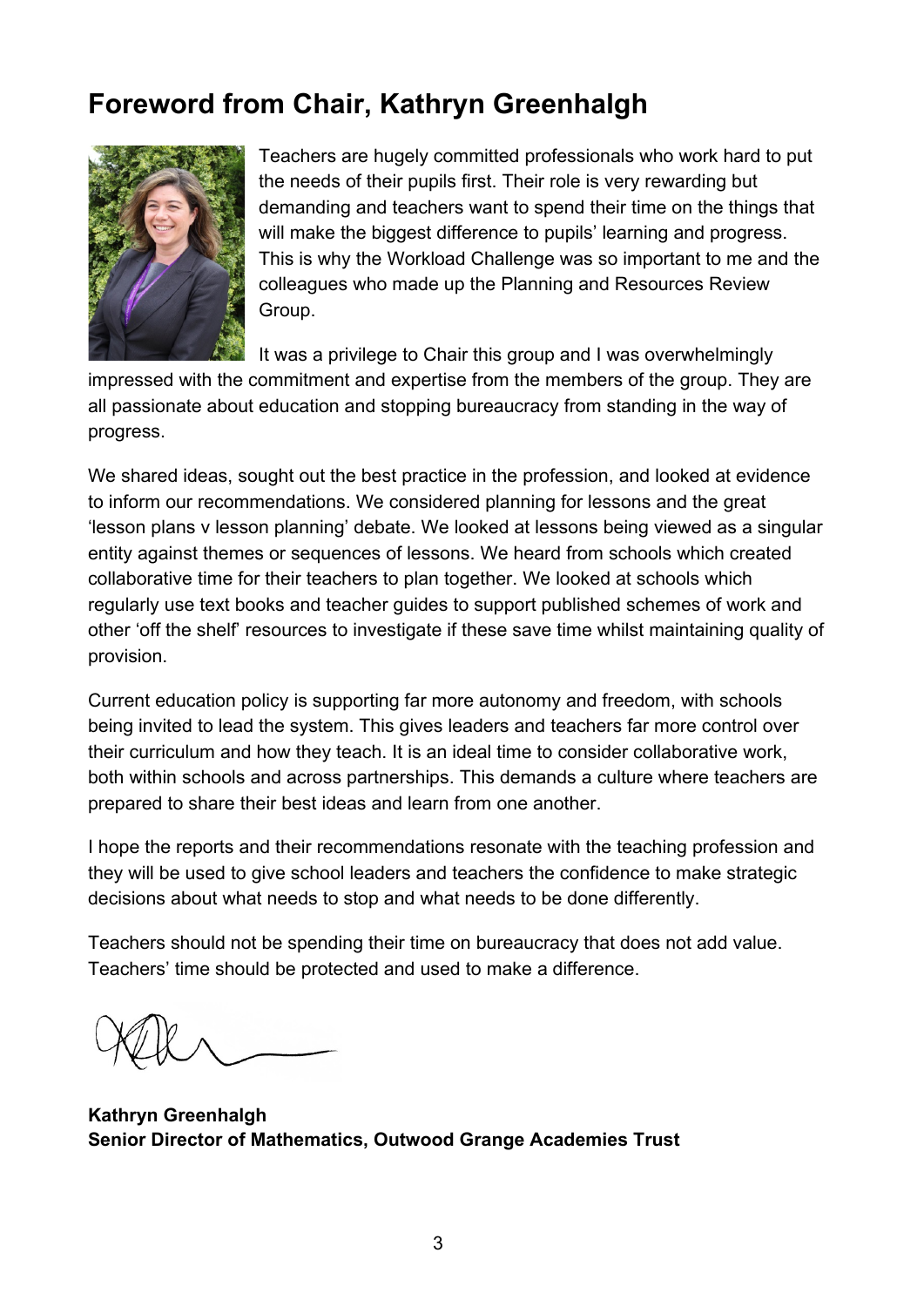# <span id="page-3-0"></span>**Eliminating unnecessary workload around planning and teaching resources**

<span id="page-3-1"></span>As the workload challenge showed, all parts of the education system have a role to play in reducing the unnecessary tasks that take teachers and school leaders away from their core task: improving outcomes for children. There is no single reason behind excessive workload. Government must always introduce policies with thought and planning. The accountability system must encourage good practice rather than stimulate fads. School leaders must have the confidence to reject decisions that increase burdens for their staff for little dividend. Teachers themselves must be more active in using evidence to determine what works in the classroom. Two things are clear. Nobody intentionally sets out to create unnecessary workload, and everybody involved in education – from Government ministers to classroom teachers – has a role to play in reducing burdens. This report looks specifically at issues around planning and resources, explaining what the problem is, how it has arisen, and how it can be addressed. It offers a way to make a positive difference.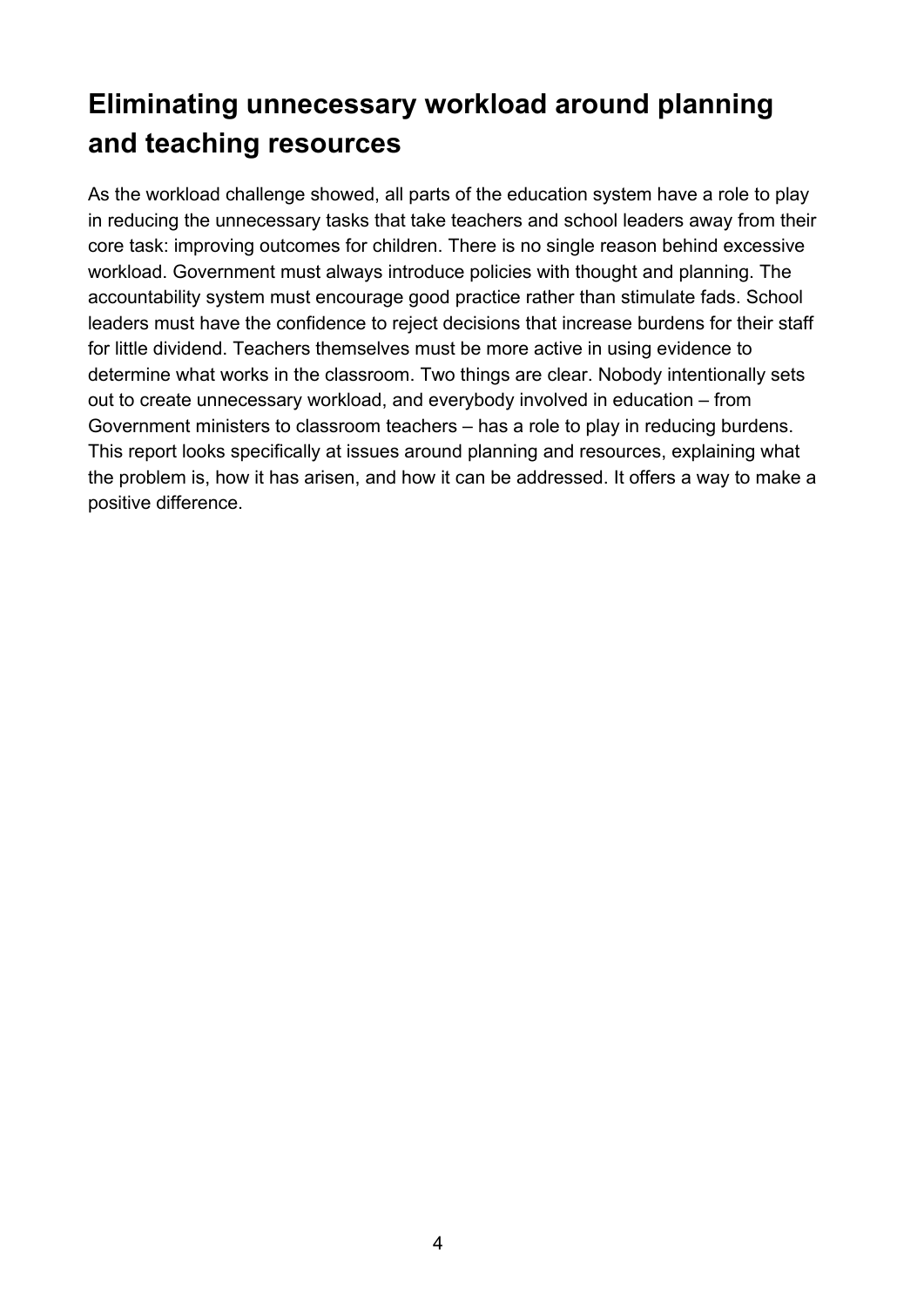# **Summary**

1. Teachers spend an undue amount of time planning and resourcing lessons, and there are clear measures that should be taken by Government, Ofsted, schools, and teachers to lessen this burden.

2. Planning is critical and underpins effective teaching, playing an important role in shaping students' understanding and progression. It is the area of work where teachers can bring their passion for a subject and their desire to make a difference together.

3. There is a key distinction between the daily lesson plan and lesson planning. Too often, 'planning' refers to the production of daily written lesson plans which function as proxy evidence for an accountability 'paper trail' rather than the process of effective planning for pupil progress and attainment.

4. Creating detailed plans can become a 'box-ticking' exercise and create unnecessary workload for teachers, taking time away from the real business of planning, whilst offering 'false comfort' of purpose. These burdensome and unhelpful practices have arisen due to the real and perceived demands made by Government and Ofsted, and how school leaders and teachers have reacted to them.

5. School leaders should evaluate how they view planning in their school. All leaders have a key role in ensuring the availability of fully-resourced collaboratively developed schemes of work. Once these are in place, and individual teachers understand the 'what' and 'why' of the curriculum, they can be freed to teach in a way that best suits their professional judgement and experience. Access to good quality schemes of work should reduce workload rather than create it.

6. This can only happen if Government and its agencies commit to sufficient lead-in times for changes for which the sector will have to undertake significant planning to implement. This includes releasing relevant materials in good time.

7. High quality resources, including textbooks, can support teaching, reduce workload by teachers not having to 'reinvent the wheel', and ensure high expectations of the content of lessons and conceptual knowledge.

8. We recognised that there are cultural issues at play which should be challenged. We heard that much time is spent searching for 'silver bullet' resources, and this can be seen as a proxy for the development of effective sequences of lessons. This time could be more effectively spent in collaborative planning, and engaging with a professional body of knowledge and quality-assured resources that can be shaped to specific classroom contexts. This time needs to be valued by school leaders.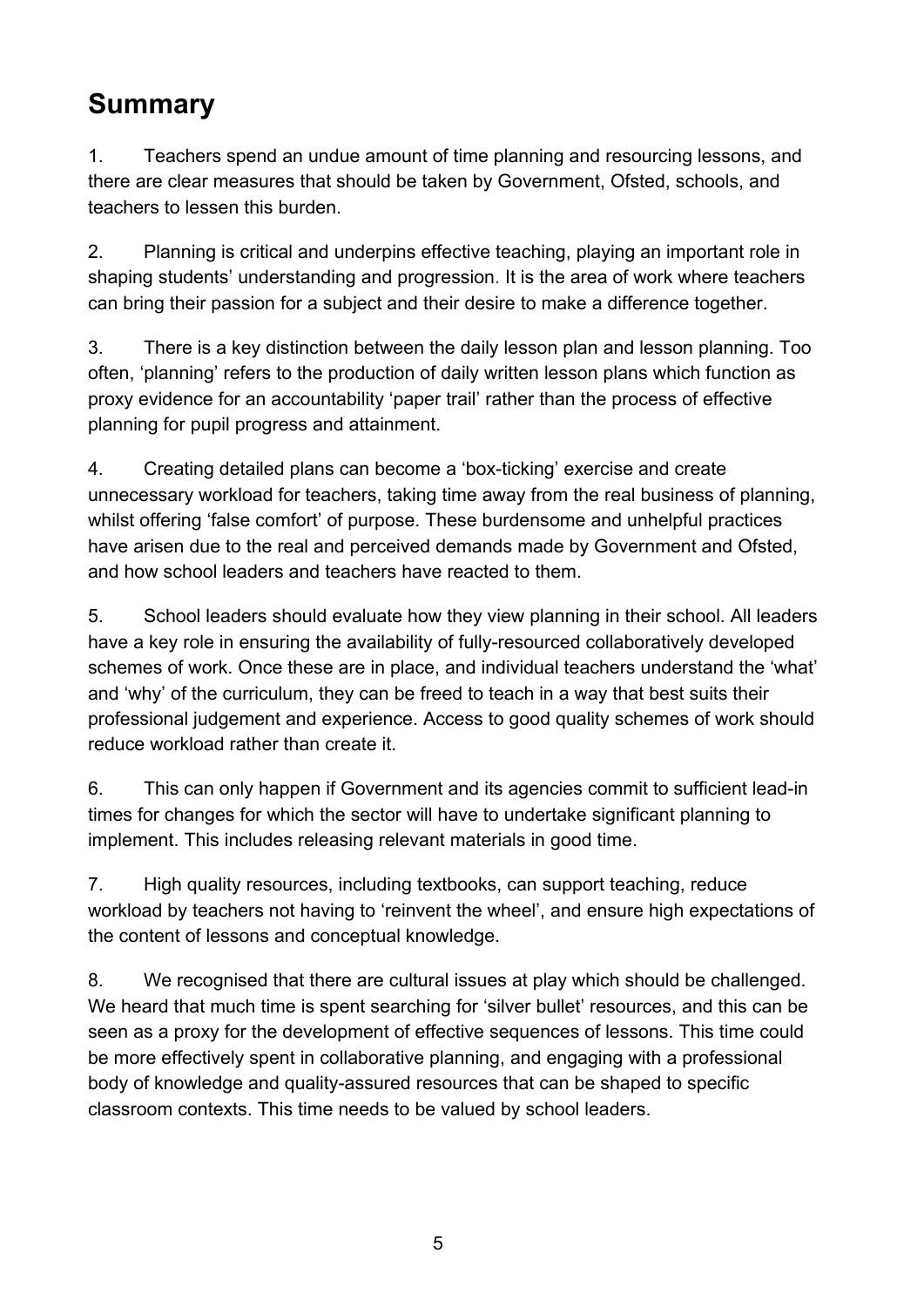# <span id="page-5-0"></span>**What is the problem?**

9. Detailed lesson and weekly planning were identified by 38% of the respondents to the Workload Challenge as adding an unnecessary burden to general workload. The analysis of responses drew out issues such as requirements around the level of detail in plans they submitted, having to produce annotated seating plans for each lesson and justifying decisions for these, having to change and revisit plans during the course of the week as lessons developed, and having tight deadlines for submitting weekly plans.

10. As with the other two review groups considering marking and data management, we considered the cost benefit in terms of teacher time and the potential for positive impact on pupil progress. Effective planning is the key to effective teaching but it is the unnecessary nature of the work around lesson plans that the group worked to address.

# <span id="page-5-1"></span>**Principles for planning**

11. Five principles are set out below that we believe should be used to test practice and expectations in schools. These are motivated by a desire to ensure that planning is productive and that workload for teachers is manageable.

# **Planning versus Lesson Plans**

## *a. Planning a sequence of lessons is more important than writing individual lesson plans*

12. Planning is essential for good teaching but, generally speaking, too much time is spent on detailed, individual lesson plans. Lesson planning is a thinking process, at the heart of teaching, and whilst individual lesson plans can contribute to this process, they can be a proxy for teaching: detailed daily or weekly plans should not be a routine expectation.

13. An end to this expectation does not mean an end to planning, but that less emphasis should be given to the administrative burden of individual plans at the expense of collaboratively produced schemes of work. We suggest that the weight given to individual lesson plans to evidence both planning and teaching should be reviewed and reduced. Burnt-out teachers are not best for pupils.

14. Where written lesson plans are deemed appropriate, their purpose and audience should be made very clear: the fundamental purpose of planning is to support effective teaching in the classroom, not to satisfy external audiences. Plans cannot show what actually happened in the classroom, nor the outcomes or progress made. They can provide a useful tool for professional discussion – for example between a teacher and a subject head or head of phase – to help understand and explain teaching decisions but should not be seen as an end in themselves.

15. There should be greater flexibility to accommodate different subject demands and needs, as well as the specific demands of primary phases. Subject and phase leaders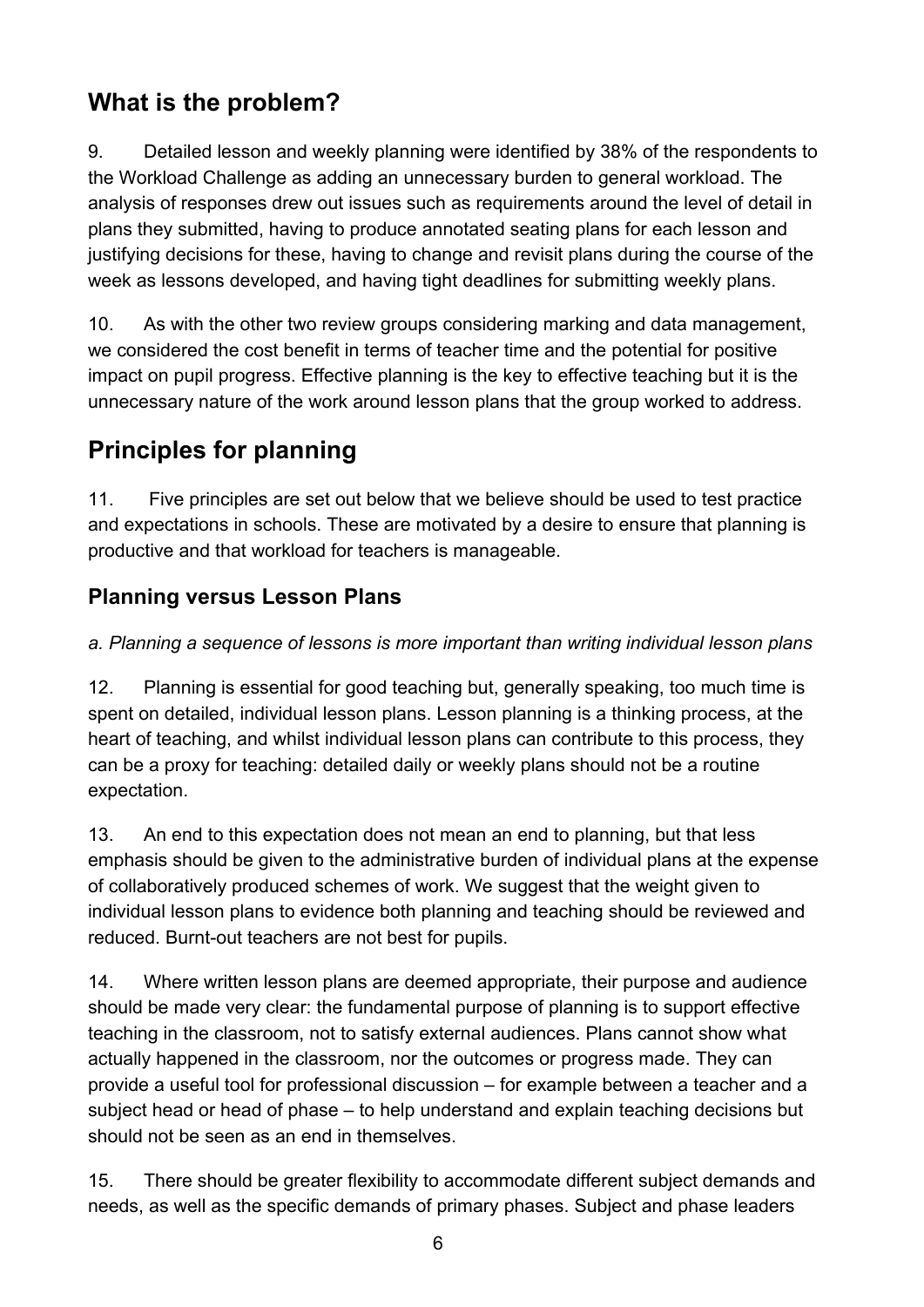should decide and use the best planning tools to suit the particular demands of the subject or age group, rather than necessarily following a whole school generic tool. Individual teachers should be able to choose the best format for their working plans to suit their level of confidence, experience and preference, agreeing the rationale for this choice with the subject or phase lead. In this way not only can the subject do the talking, but it can allow the teacher to reconnect with their love of teaching.

16. Senior leaders should consider the cost benefit of creating larger blocks of time for this practice to make the planning activity as productive as possible and reduce the amount of time spent by individual teachers on individual planning.

## *b. Fully resourced schemes of work should be in place for all teachers to use each term*

17. We recognise that pupils make progress by building content and conceptual knowledge over time. Doug Lemov, for example, refers to a 'double planning' method whereby objectives, resources and feedback are intertwined in a series of lessons'.<sup>[1](#page-6-0)</sup> Planning should therefore identify what needs to be taught across a sequence of lessons, and avoid trying to fit teaching neatly into 60-minute chunks.

18. Senior and middle leaders – both subject and age range – should ensure that a fully resourced scheme of work is in place for all teachers at least for the start of each term involving the curriculum team in the development as part of regular professional development. This should be a default expectation, and where it is not met – for example, when a new unit of work is being developed over the course of a term – it should be made clear who will be planning and resourcing the lessons, what time they will have available to do so, and how this will be made available to all staff in a timely fashion.

19. Once schemes are in place, and individual teachers understand the 'what 'and 'why' of the curriculum, they can be freed to teach it in a way that best suits their professional judgement and experience.

## **Plans as Proxies**

 $\overline{a}$ 

## *c. Planning should not be done simply to please outside organisations*

20. The lesson plan acting as a proxy seems to be the key driver of unnecessary workload as the requirement to produce detailed lessons plans is often linked to evidence gathering rather than teaching. This includes meeting standards to satisfy ITT requirements; as evidence for appraisal and performance-related pay; and as proxies for 'good' teaching to submit during Ofsted inspections.

21. The plans themselves become the required end product, to be scrutinised and assessed, rather than reviewing the progress and outcomes for pupils that effective planning should have as its focus. They become proxies for effective teaching and, like

<span id="page-6-0"></span><sup>&</sup>lt;sup>1</sup> Lemov D (2015) Teach Like A Champion, pages 143-152.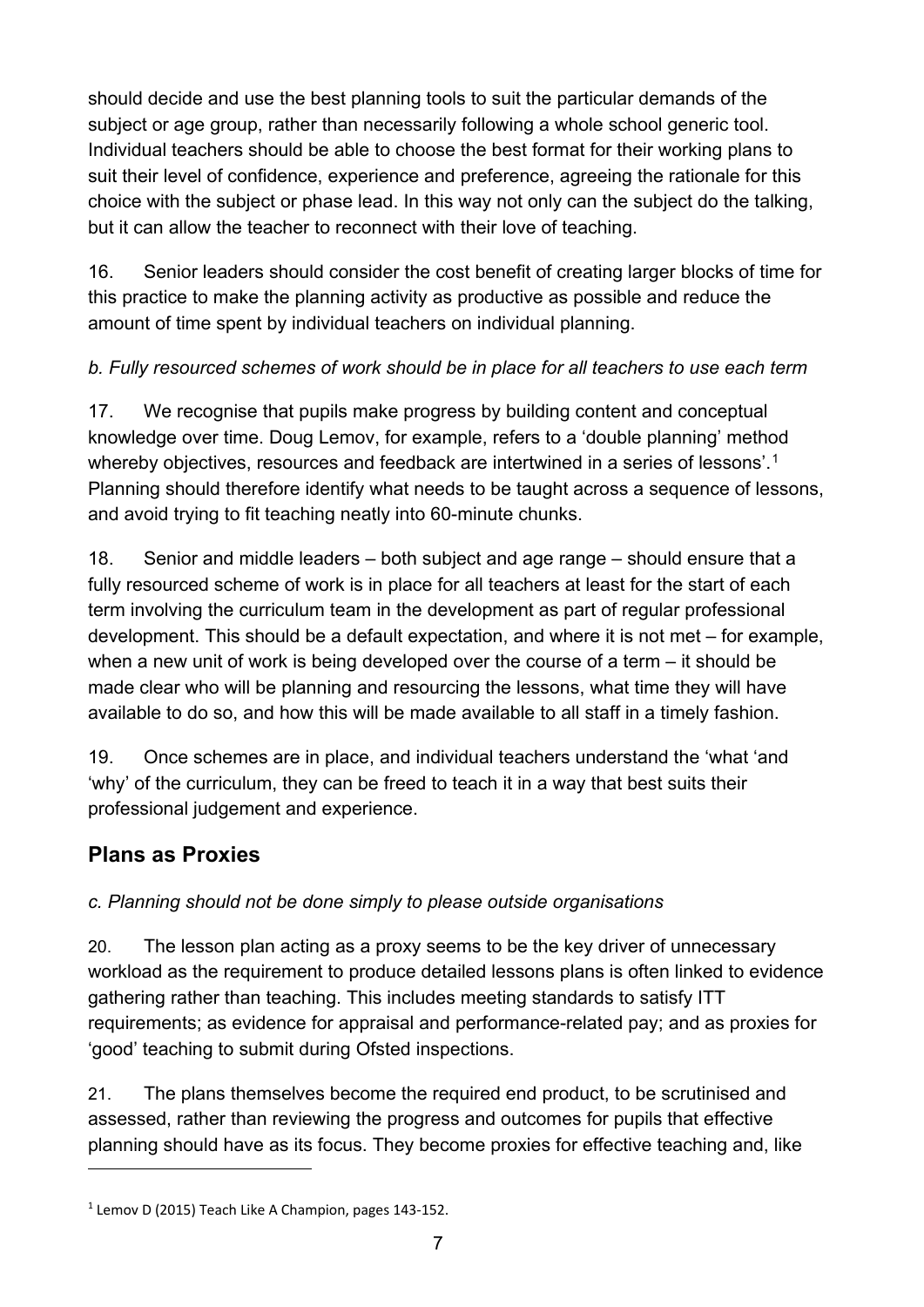inefficient forms of marking, provide physical evidence which offers 'false comfort'. They are evidence, but not necessarily of the outcomes required: is the teaching having an impact on pupils' progress?

22. This is not to say that an occasional or 'sample' detailed lesson plan is not a useful way to frame professional conversations about the choices a teacher makes in planning lessons, but it should not be an end in itself or routinely required.

23. Many schools clearly still try to 'gold-plate' their evidence of effective planning at inspection by making available huge folders of detailed lesson plans teachers have produced. Ofsted, however, has been very clear in refuting this in the clarification statements included in the [School Inspection Handbook](https://www.gov.uk/government/publications/school-inspection-handbook-from-september-2015) (2015):

- Ofsted **does not** require schools to provide individual lesson plans to inspectors.
- Equally, Ofsted **does not** require schools to provide previous lesson plans.

24. The arguments to continue with detailed lesson plans need therefore to be made on a pedagogical basis. We hope that leaders will feel empowered to challenge inspection reports which comment on lesson plans but we realise that it will take time for schools to feel secure that inspections will be true to the framework and to trust again in their professional judgement.

### *d. Planning should take place in purposeful and well defined blocks of time*

25. Rather than requiring teachers to produce detailed, written lesson plans routinely, school leadership teams should be reviewing the effectiveness of how time set aside for planning is allocated. If planning is to be effective, schools should look to identify blocks of time to allow for proper collaborative planning, which offers excellent opportunities for professional development. Government and its agencies should support this by giving proper notice of changes for which the sector will have to undertake significant planning to implement, and produce any relevant resources in good time for teachers and school leaders to take account of them. In the case of ITT providers, we have seen evidence of excessively detailed plans being required as a matter of routine. Without proper context, this is not sustainable and does not promote the image of teachers as trusted autonomous professionals. There are clearly good reasons for requiring trainees to demonstrate their planning in a way that would not be appropriate for more experienced teachers. ITT providers should therefore concentrate on the purpose of planning, how to plan for the specific conceptual demands of a subject over time and how to identify the best resources to use.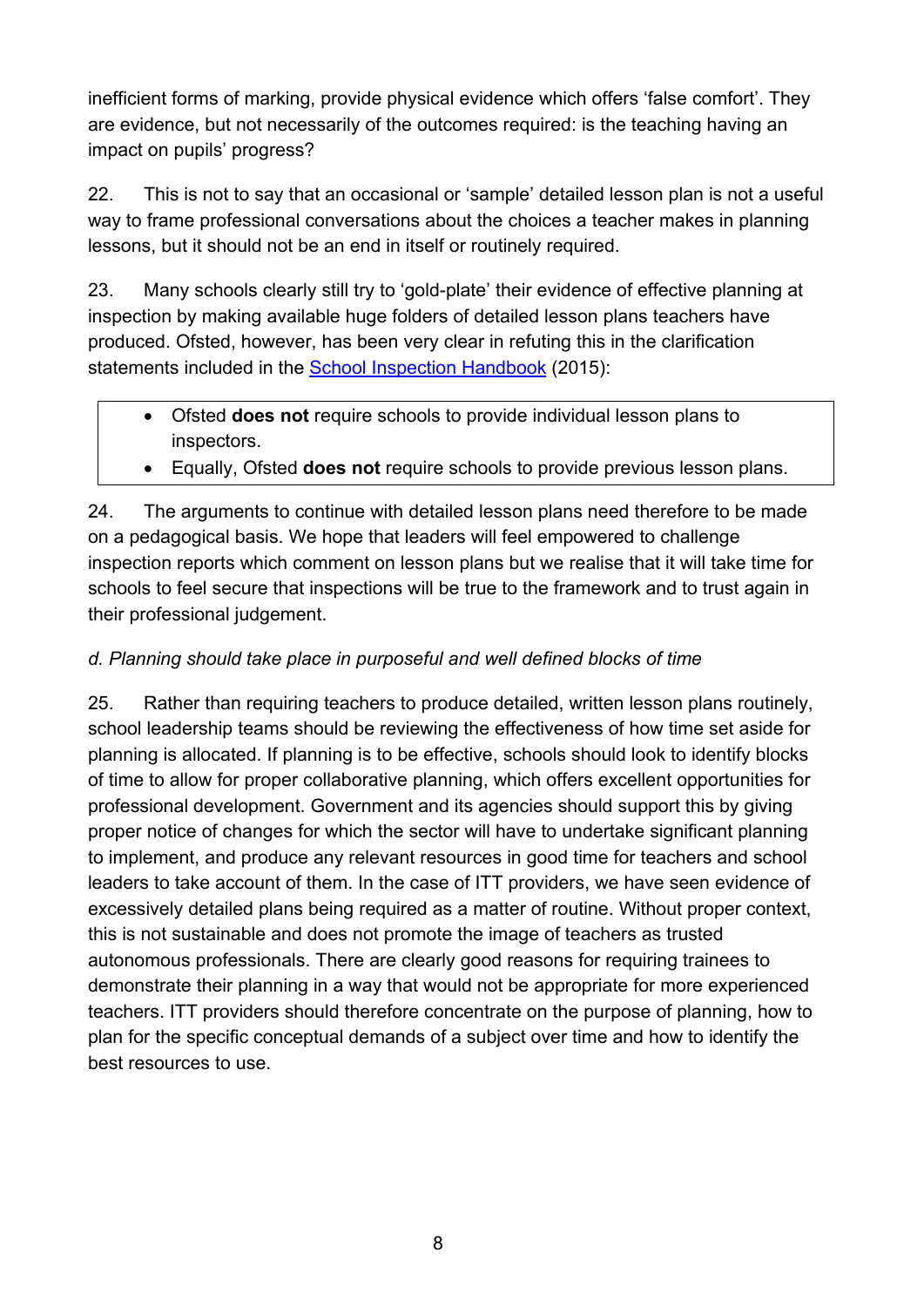## **Resources for Professionals**

## *e. Effective planning makes use of high quality resources*

26. High quality resources support good teaching but too much time is spent trawling for resources. Planning should start from the curriculum to be taught not the activities – what is being taught today, not 'what are we doing today' – and high quality resources can aid this. This is not to say that high quality resources cannot be developed by groups of teachers to support schemes of work, but the cost/benefit of continually searching or producing materials should be a critical consideration.

27. If the benefits are not apparent in pupil outcomes then this amounts to unnecessary workload. As John Hattie remarks, 'there are a million resources available on the internet and creating more seems among the successful wastes of time in which teachers love to engage' [2](#page-8-0).

28. Instead, we believe there is an argument for schools to place more emphasis on quality assured resources, including textbooks, which often include digital supplementary resources, student books or teacher guides, reducing the time teachers spend on searching for ad hoc resources, allowing them to focus on the intellectual exercise of planning sequences of lessons.

29. We also feel strongly that any resource will only be truly effective when it is supported by high quality training and professional development. Having a shared and secure understanding of what effective teaching and pupil understanding looks like to inform planning is essential, as are collaborative planning approaches. Access to effective plans and materials for new entrants to the profession will support their development and allow them to concentrate on teaching.

30. Planning together needs to be accompanied by regular and professional discussion which focuses on the outcomes for pupils; thinking through the teaching of a subject, and the resources to support this: such approaches will also help develop a culture of effective professional development. School leaders should place great value on collaborative curriculum planning which is where teacher professionalism and creativity can be exercised.

31. There seems to be an underlying mistrust of textbooks, related to notions of professionalism, which assume it is more professional to trust a random resource, downloaded from the internet after many hours of searching, rather than a carefully curated, fully researched textbook. As Tim Oates has suggested, 'high quality textbooks

 $\overline{a}$ 

<span id="page-8-0"></span><sup>&</sup>lt;sup>2</sup> Hattie J (2012) 'Visible Learning for Teachers, Maximising Impact on Learning, page 64.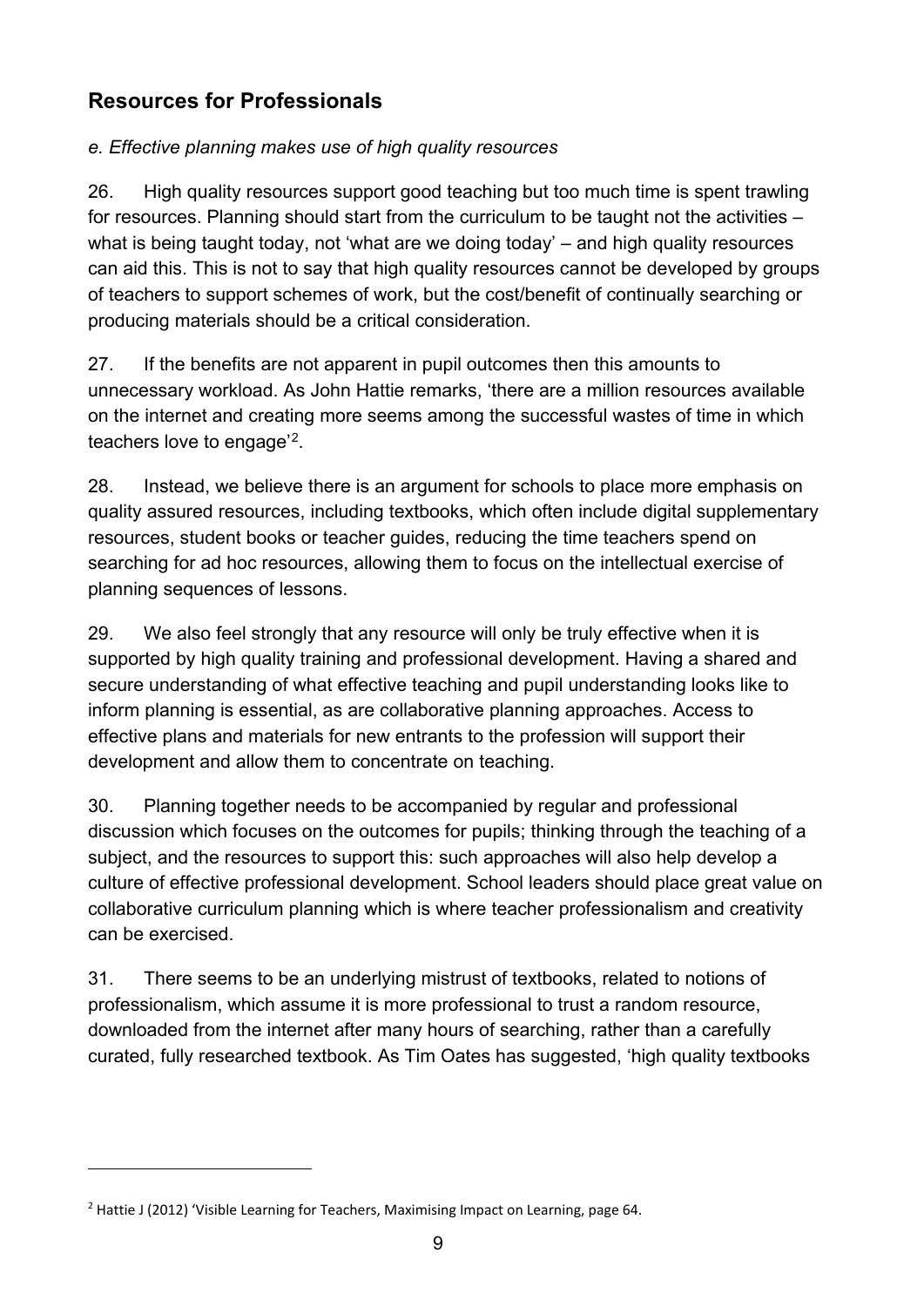are not antithetical to high quality pedagogy – they are supportive of sensitive and effective approaches to high attainment, high equity and high enjoyment of learning' [3](#page-9-1).

32. International evidence points to a cultural bias against the use of textbooks and other externally produced and quality-assured resources in schools in England. We believe that this bias is adding to the unnecessary workload of teachers and suggest that cultural shifts are necessary; to treat resources as the tools they are and adopt a 'mixed economy' approach. The key matter of how to teach still has to be addressed: resources are like a recipe – a useful base but the flair of the chef is still needed.

33. It is clear, though, that issues of cost and quality have imposed limitations on the supply of textbooks in England. In response to criticisms of the market, The Publishers Association and BESA have done much in recent years to ensure higher quality at competitive prices, including working with teachers to produce [guidance for teaching](http://www.publishers.org.uk/about-us/information/guidance-for-the-publishing-of-educational-teaching-resources/)  [resources.](http://www.publishers.org.uk/about-us/information/guidance-for-the-publishing-of-educational-teaching-resources/) We think this is important work with the potential to improve issues of workload and teaching.

# <span id="page-9-0"></span>**The Challenge**

 $\overline{a}$ 

34. If the curriculum is the central driving force of teaching, then time spent planning should not be wasted time. Lesson plans should be given the proportionate status they merit, and no more, to lessen teacher workload. By working together, drawing on available evidence about 'what works', teachers can increase their joint knowledge of a subject and of the best way to teach it.

35. As John Hattie argues, 'planning can be done in many ways, but the most powerful is when teachers work together to develop plans, develop common understandings of what is worth teaching, collaborate on understanding their beliefs of challenge and progress, and work together to evaluate the impact of their planning on student outcome'*[4](#page-9-2)*.

## **Look at examples of school practice and how some schools have addressed the challenge of reducing teacher workload in planning and resourcing at**

[https://teaching.blog.gov.uk](https://teaching.blog.gov.uk/)

<span id="page-9-1"></span><sup>3</sup> Why Textbooks Count, 2014, Cambridge Assessment, University of Cambridge, page 19.

<span id="page-9-2"></span><sup>4</sup> Hattie J (2012) 'Visible Learning for Teachers, Maximising Impact on Learning, pages 67-74.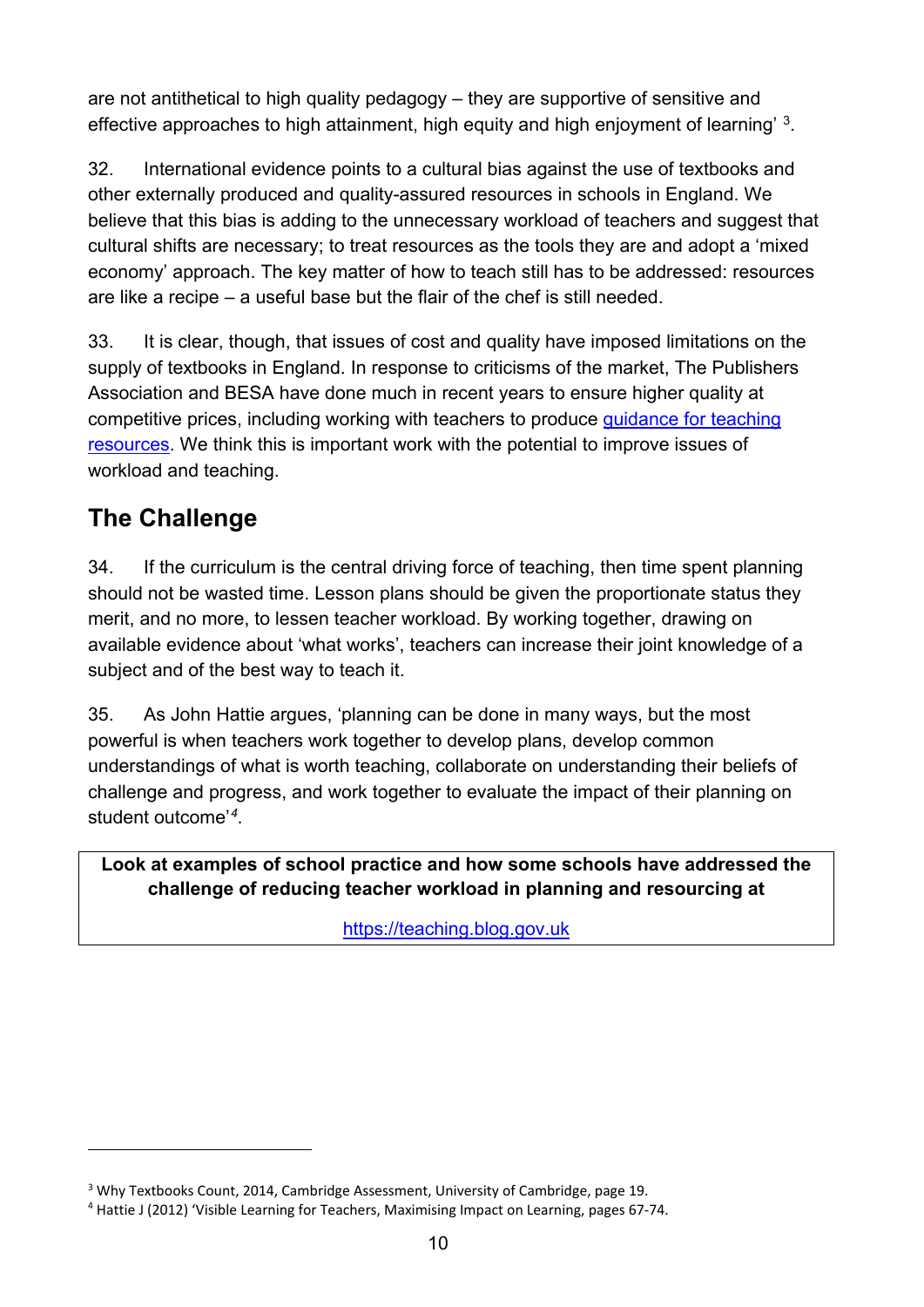# <span id="page-10-0"></span>**Recommendations**

## **For Government and its agencies:**

- **DfE and its agencies** should commit to sufficient lead-in times for changes for which the sector will have to undertake significant planning to implement. This includes releasing relevant materials in good time.
- **DfE** should review the DfE protocol to ensure it is fit for purpose, and takes full regard of the workload implications of any change.
- **DfE** should commit to using its influence to disseminate the principles and messages of this report through system leaders.
- **Ofsted** should continue to communicate the clarification paragraphs in the inspection framework through updates and other relevant channels.
- **Ofsted** should continue to monitor inspection reports to ensure no particular methods of planning are praised as exemplars and ensure training of inspectors emphasises the commitment in the framework.

## **For school leaders:**

- **SLT** should ensure there is ongoing work to develop a shared understanding of effective teaching to inform planning, underpinned by effective continuous professional development.
- **SLT** should not automatically require the same planning format across the school.
- **SLT** should review demands made on teachers in relation to planning to ensure that minimum requirements to be effective are made. Where more intensive plans are needed for pedagogical reasons, a review date is set.
- **Senior and middle leaders** should ensure, as a default expectation that a fully resourced, collaboratively produced, scheme of work is in place for all teachers for the start of each term.
- **Senior and middle leaders** should make clear who will be planning new schemes of work and associated resources, what time they will have available to do so, and how this will be made available to all staff in a timely fashion.
- **SLT** should ensure that the highest quality resources are available, valuing professionally produced resources as much as those created in-house.
- **SLT** should consider aggregating PPA into units of time which allow for substantial planning.
- **SLT** should work with middle and subject leaders to identify alternative ways to evidence 'effective teaching and planning', emphasising teacher development.
- **Subject and phase leaders** should lead discussions on quality assurance with SLT/governors to help them understand where a subject- or phase-specific approach may be most appropriate – and why the volume of paper plans may be an inadequate proxy.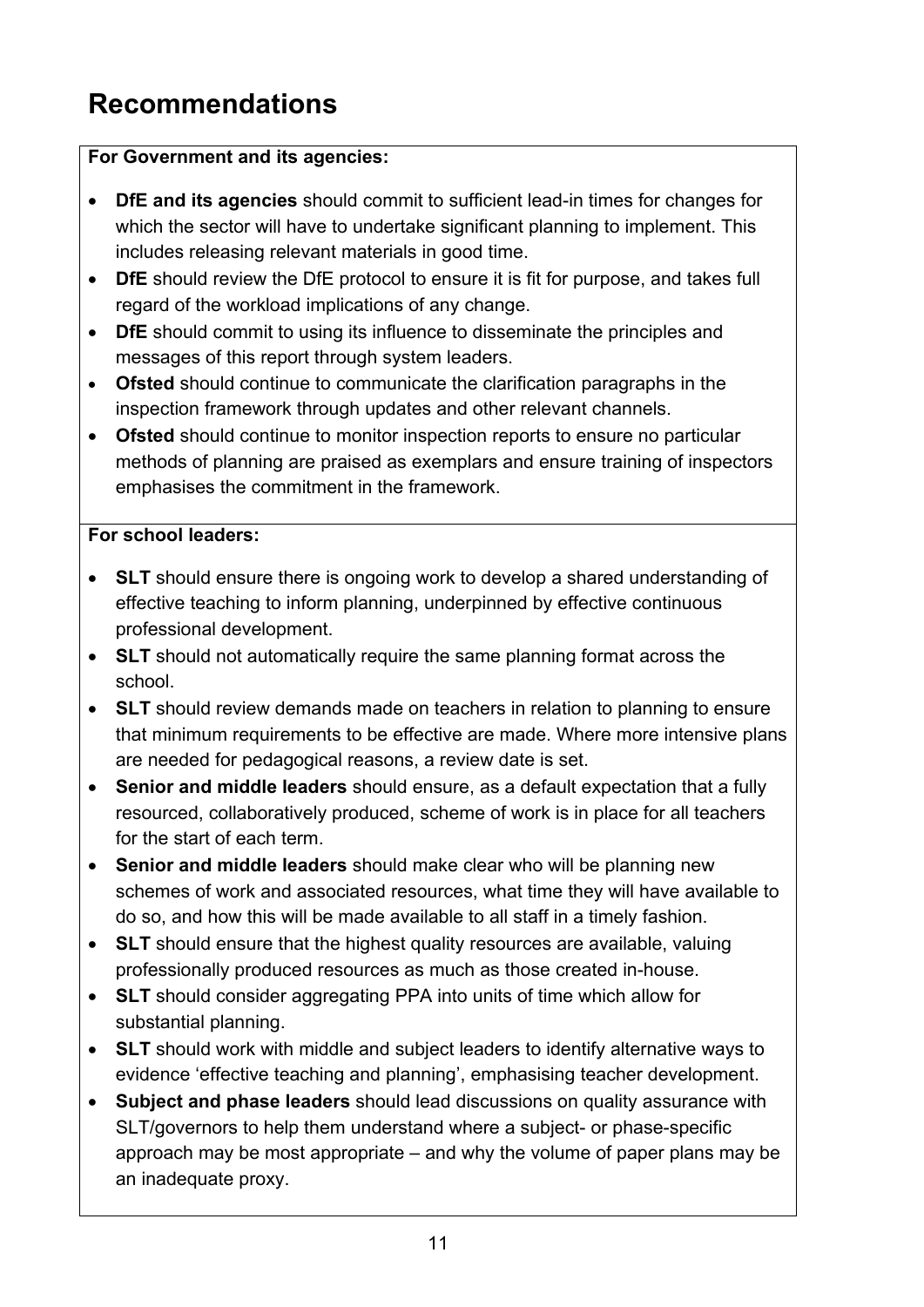#### **For teachers:**

- **Teachers** should engage in collaborative planning to develop their skills and knowledge, to share their expertise, and to benefit from the expertise of their peers.
- **Teachers** should consider the use of externally produced and quality assured resources, such as textbooks or teacher guides.

#### **Other bodies:**

- **ITT providers** should review their demands on trainee teachers and concentrate on the purpose of planning and how to plan across a sequence of lessons.
- **Subject associations** and **school networks and chains** should review their offer to teachers on evidence of effective practice, research and resources.
- **Publishers** should continue to produce better quality textbooks, focussed on the central, enduring knowledge of a subject or curriculum area, which teachers can then supplement with more up-to-date examples or case studies.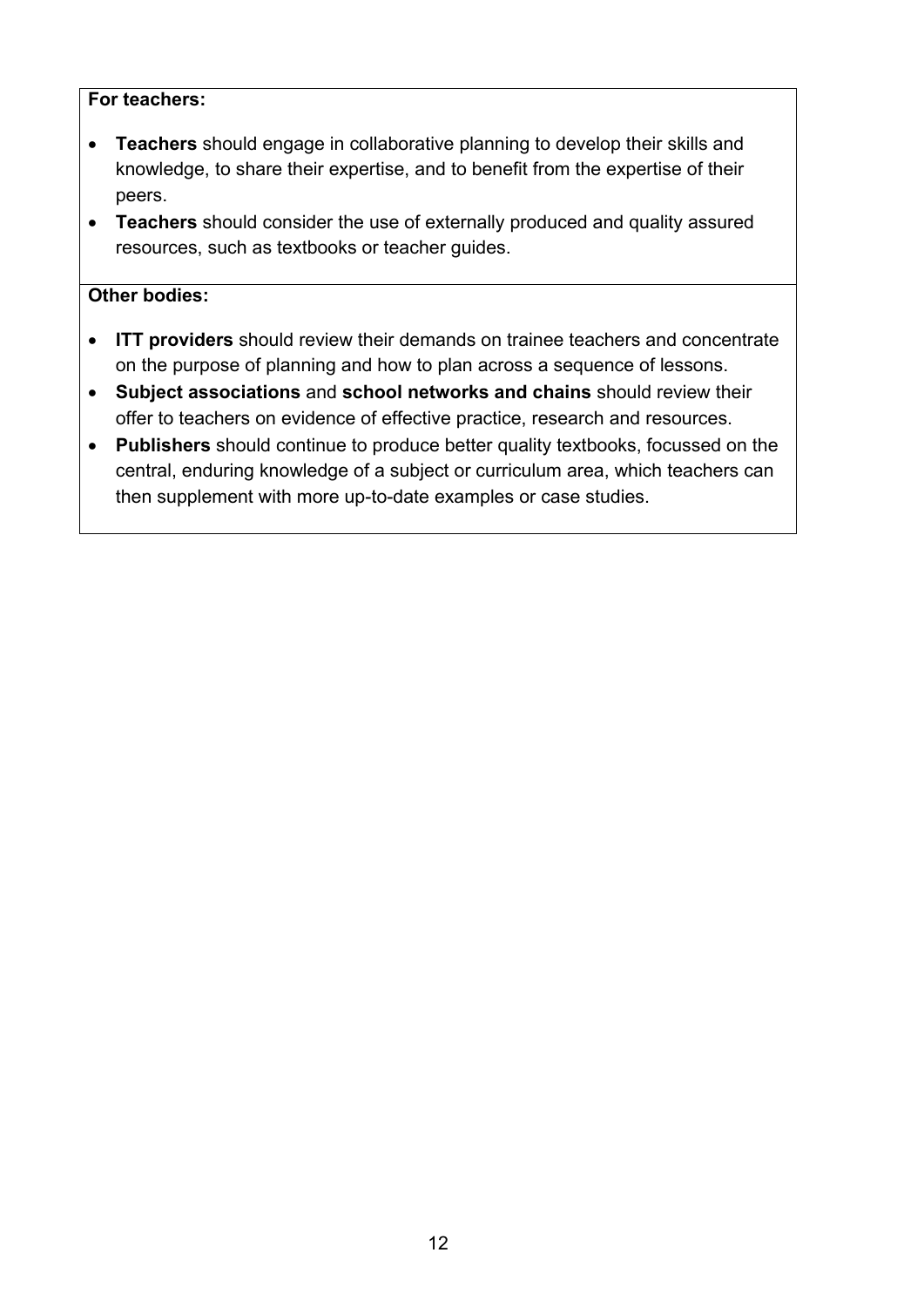# <span id="page-12-0"></span>**Acknowledgments**

Thanks go to members of the planning and teaching resources review group for taking the time to attend meetings, contribute to discussions and share their views and expertise. Their help and support has been invaluable towards the preparation of this report:

- **Lesley Allwood,** Headteacher, Winteringham Primary School
- **Barry Blakelock,** Headteacher, Trinity Church of England Primary School
- **Christine Counsell,** Senior Lecturer, Cambridge University
- **Lucy Crehan,** International researcher and senior research associate, National Education Trust
- **Nansi Ellis,** Assistant General Secretary, Association of Teachers and Lecturers (ATL)
- **Professor Lianghuo Fan,** Personal Chair in Education, University of **Southampton**
- **Kirsty Holder,** Head of Humanities, Fortismere Secondary School
- **Kathryn James,** Deputy General Secretary, National Association of Head Teachers (NAHT)
- **John Malynn,** Principal Officer, Schools Policy, Ofsted
- **Helena Marsh,** Executive Principal of Chilford Hundred Education Trust and Principal of Linton Village College
- **Rebecca Potter,** Classroom teacher, Copley Primary School
- **Ben Smith,** Assistant Headteacher, North Kesteven School
- **Laura Stone,** Director of Sixth Form, Burlington Danes Academy

We would also like to thank the following for attending a review group meeting and sharing their helpful insights with us:

- **Emma House,** Director of Publisher Relations, The Publishers Association
- **Colin Hughes,** Chair of the PA Education Publishers Council
- **David James,** Head Academic and English teacher, Bryanston School, Dorset
- **Peps McRae,** Senior Lecturer, School of Education, Brighton University
- **Tim Oates***,* Group Director of Assessment Research and Development, Cambridge Assessment
- **Caroline Wright,** Director General Designate, British Educational Suppliers **Association**